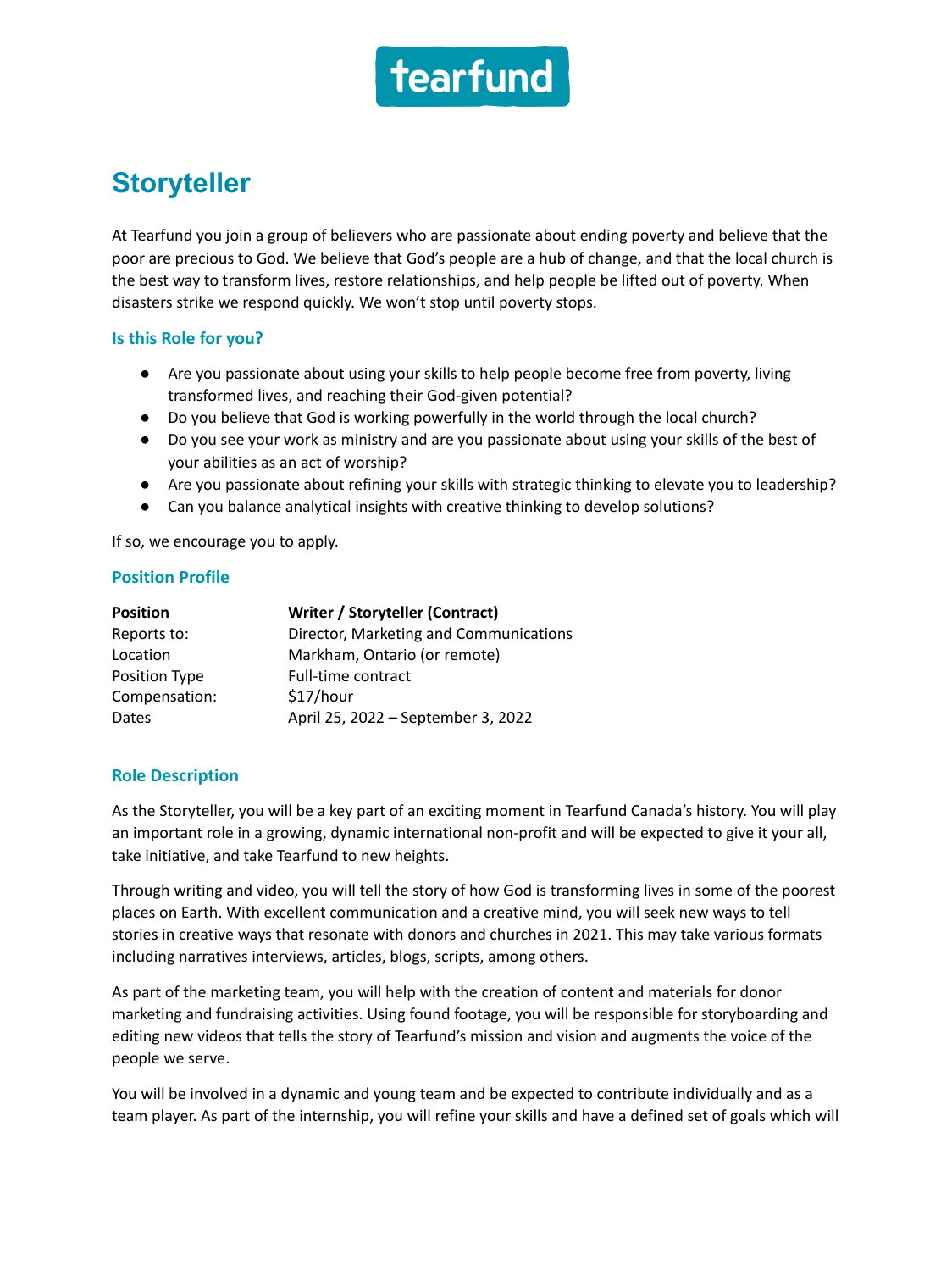

regularly be evaluated. You will have weekly meetings with your supervisor to learn where you can improve your expertise and be well positioned to meet future career goals.

# **Overview of Activities**

- Write engaging stories about the lives of the poor and how they are being transformed through the work of our partners and the local church
- Writer pieces of content such as newsletters, blogs, mailings, scripts, emails, etc…
- Seek out and potentially write content for  $3<sup>rd</sup>$  party publications such as TGC or FaithToday
- Provide feedback to other contributors and edit content
- Edits creative marketing and narrative video content and sees projects through the entire post-production process. Videos may include: 5-10 min beneficiary stories, fundraising videos, short video ads for social media, etc…
- Manage and organize video on Google drive to increase efficiency of video development
- With the Director of Marketing, conceptualizes videos and oversee the development process from initial storyboarding to final cut.

# **Qualifications**

- Fully aligned with the vision, mission, and values of Tearfund Canada, including Statement of Faith and Lifestyle Expectations
- A passion and willingness to learn about international development and Tearfund Canada's mission
- Pursuing or graduated with a degree or diploma in English, Creative Writing, International Development, Social Media, Communications, Advertising, or equivalent
- Strong attention to detail and excellent writing and editing skills. Ability to adopt the style, tone and voice of the organization
- A creative mind but also able to understand strategic objectives and write for a variety of audiences
- Ability to write short yet captivating stories that move donors and audiences on an emotional level
- Ability to summarize complex concepts and information in a concise, donor-centric manner, that doesn't lose essential elements
- Demonstrated video editing and production ability with a portfolio
- Thorough knowledge of timing, motivation and continuity
- Experience using Adobe Premiere Pro and other digital technology and editing software packages
- A team player, but also able to work independently without supervision
- Works well under pressure with tight deadlines and shifting priorities
- Creative and visual thinker with strong analytical skills
- Desire to learn, try new things, problem solve

# **Application**

To apply, please email us your cover letter and resume along with 2-3 examples of your work to [hr@tearfund.ca.](mailto:hr@tearfund.ca) Your cover letter should include a description of:

- 1. Why you're the right fit for this position
- 2. Your related education and experience